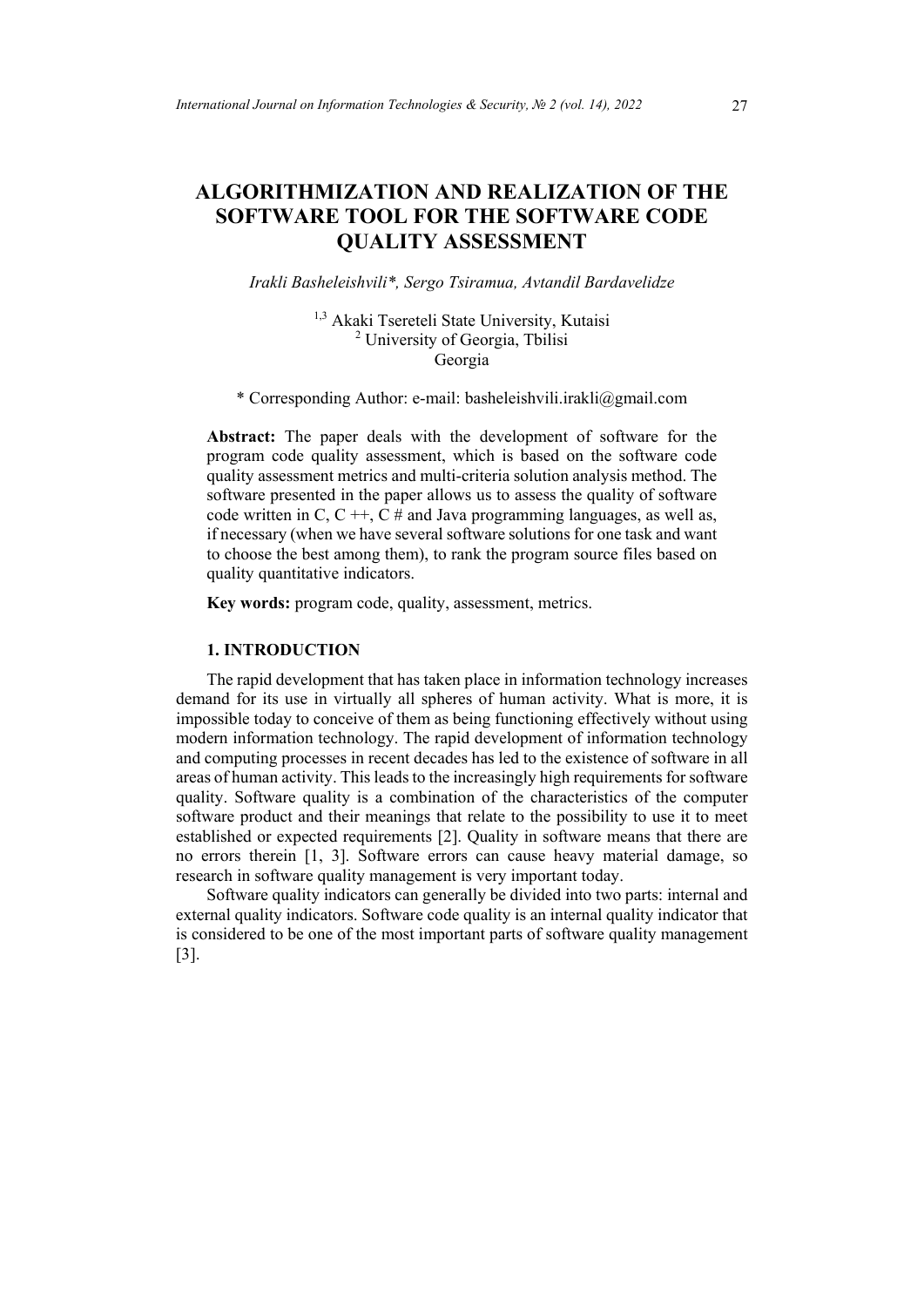Based on the above, the aim of our paper is to develop software for program source-code quality assessment software using the metrics and multi-criteria solution analysis methods. This will allow us to quantify the quality of the source code written in C, C++, C# and Java programming languages, as well as to rank the source code files of the program when we have several software solutions for one task (Source Codes) and select the best quality ones among them. Such an approach to solving the set task is a research novelty, the assessment of quantitative quality of the software code is integrated in the current programs' integrated development environments, but they compute the values only by using some metrics of the software code and do not help us in decision making. In particular, when we have several software implementations of one particular problem and we want to choose the best one based on their quantitative assessment.

The software that we propose offers a set of tools that can be used to assess the quality of the source code files of the program and rank it, if necessary, which will help us make decision on the best choice. Which is a novelty of the study.

#### **2. MAIN PART**

### **2.1. Research methodology**

The research methodology presented in the paper involves developing the algorithms and a software tool on their basis that analyzes software code with a view to determining its quality assessment metrics (number of codelines, cyclomatic complexity, Halstead complexity measures, and maintainability index). The methodology also involves developing the source code file ranking algorithm based on the multi-criteria solution analysis method -Topsis [7, 8]. The program source code file ranking task can be represented as a multi-criteria solution task, in which alternatives are the program source code files to be ranked, while the assessment criteria are as follows: Lines of Code, Cyclomatic complexity, Program vocabulary, Program length, Calculated estimated program length, Volume of Code, Software Difficulty, Software Effort, Time to Write Code and Estimated Number of Delivered Bugs[8, 9].

## **2.2. Code metrics and their definition algorithms**

Metrics are the tools that are aimed to simplify the software quality assessment decision-making process, increase productivity and responsibility levels, based on the methods of collection, processing, and reflection of data related to issues of problem statement and solving. There are some common metrics listed below [3, 6]:

 **The number of the code lines** - is used to determine the amount of original text in a program based on its number of lines. This indicator is used to predict program development costs in a specific programming language or to assess labor productivity after program development.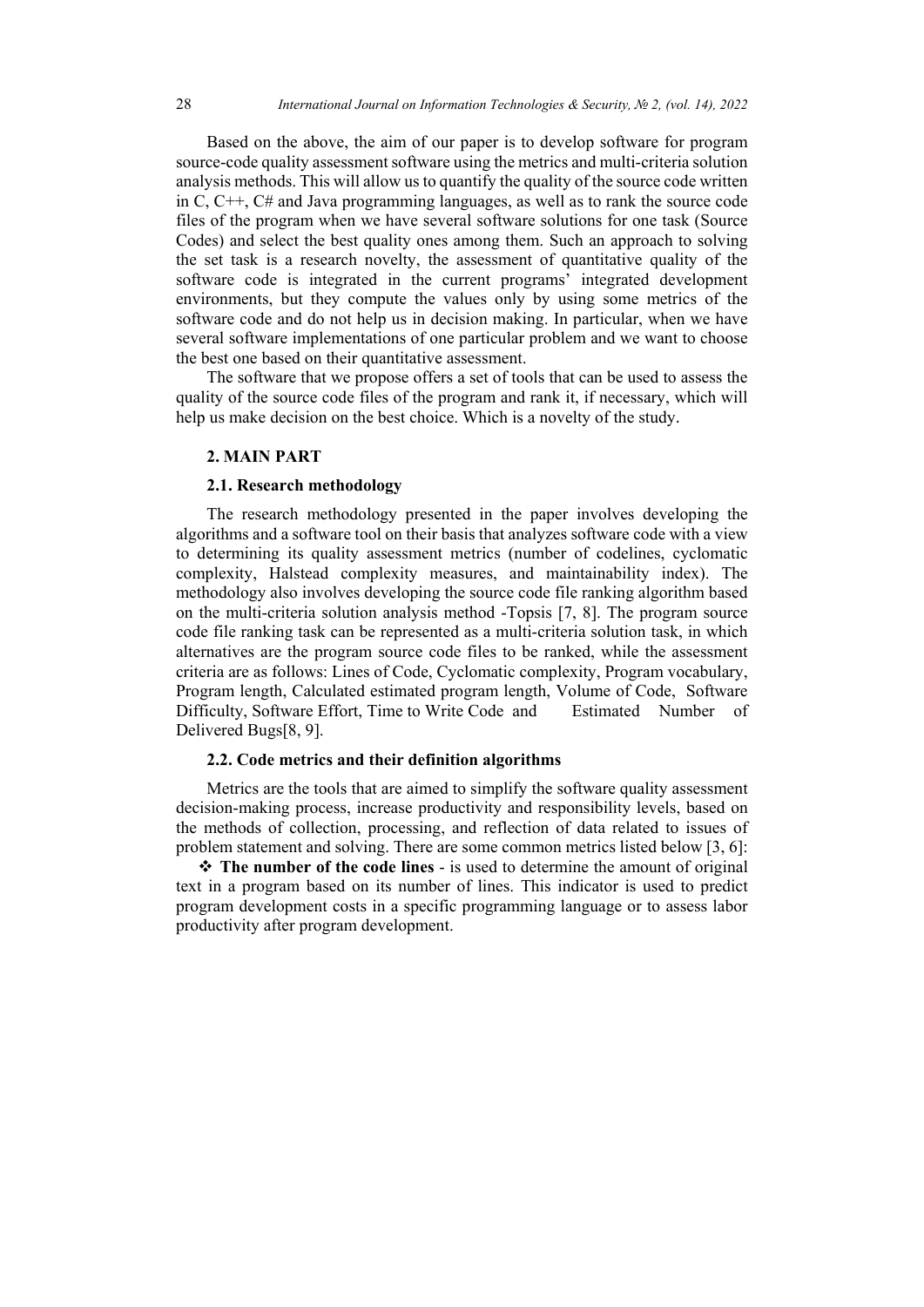To count the number of code lines, we use a very simple algorithm, which in fact is counting of all lines, in addition to empty lines and the commentary lines in the source code file.

 **Cyclomatic complexity** - is a software metric used to measure the complexity of a program or its topological measurer. The initial code of the program measures the number of linear, independent paths from beginning to end. For example, if the program does not contain a cycle or conditional branch, then the cyclomatic complexity is equal to 1. If the program contains one if/else block then the complexity is equal to 2 and so on.

Cyclomatic complexity can also be calculated within the program for the individual functions, modules, methods, or classes. Cyclomatic complexity of a program is determined by means of an oriented graph whose picks are the program blocks, with joined ribs, if the control can be moved from one block to another. . In this case, the complexity is determined by the formula:

Cyclomatic complexity =  $E - N + 2*P$  (1) where:  $E =$  the number of edges in the control flow graph;  $N =$  the number of nodes in the control flow graph;  $P =$  the number of connected components.

The algorithm for determining cyclomatic complexity of a source file includes the following steps:

**Step 1**. Analyze the source code file to identify cyclic and branch operators.

 **Step 2**. Build an oriented graph for the source code file.

 **Step 3**. Find the number of ribs and peaks in the graph.

 **Step 4**. Determine the number of connection components.

 **Step 5**. Compute cyclomatic complexity.

 **Halstead complexity measures -** this is a preliminary assessment of the complexity of software implementation at the design stage. It is one of the static and analytical methods of measuring software complexity, introduced by M. Halstead in 1977 [3]. His concept was to create an empirical science of software development. He found that software metrics should reflect implementation or representation of algorithms in different languages, but should be independent of their performance on a particular platform. These metrics, therefore, are computed statically from the code. The aim of Halstead was to determine the measurable properties of software and the relationships between them. Halstead metrics are based on the assumption that parts of an executable program consist of operators and operands. For example, variables and constants are treated as operands; keywords, logical and comparative operators, etc. as operators. We need to find the following basic dimensions for each program:  $\eta$ 1 = the number of distinct operators,  $\eta$ 2 = the number of distinct operands;  $N1 =$  the total number of operators;  $N2 =$  the total number of operands. From these numbers, several measures can be computed:

Program vocabulary: 
$$
η = η1 + η2
$$
 (2)

$$
Program length: N = N1 + N2
$$
\n(3)

Calculated estimated program length:  $L = \eta_1 * \log(2(\eta_1) + \eta_2 * \log(2(\eta_2))$  (4)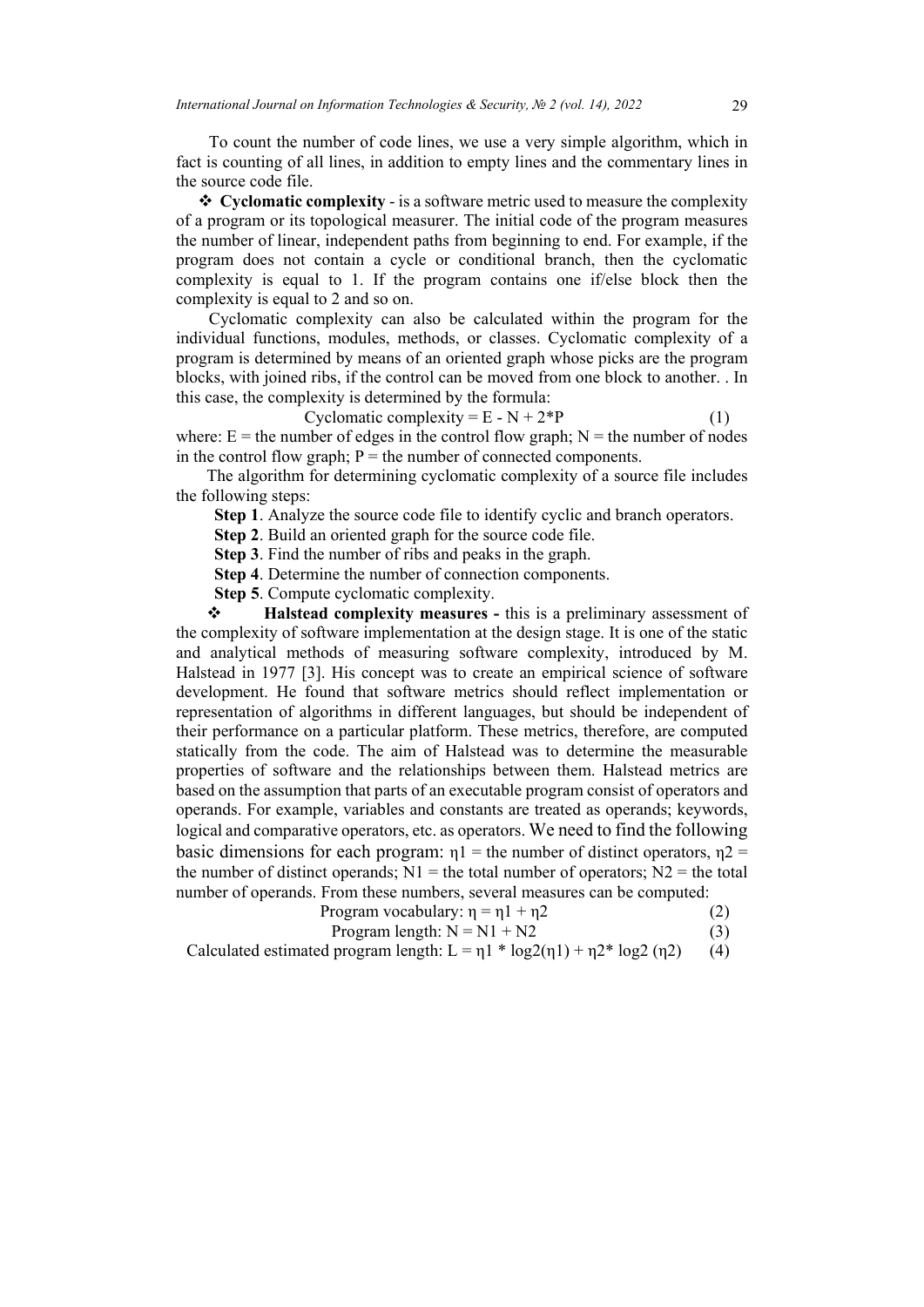Volume of Code:  $V=N * log2(n)$  (5)

Software Difficulty:  $D = (\eta_1/2) * (N2 / \eta_2)$  (6)

$$
Software Effort: E = D*V
$$
 (7)

Time to Write Code: 
$$
T = (E/18)
$$
 (8)

$$
Estimated Number of Delivered Bugs: B = V/3000
$$
 (9)

The algorithm for determining Halstead complexity of the program's source code file includes the following steps:

**Step 1.** Analyze the source code file to determine the set of distinct operators;

**Step 2.** Analyze the source code file to determine the set of distinct operands;

**Step 3.** Determine the frequency for a single element of the set of distinct operators, or how many times it is found in the program code;

**Step 4.** Determine the frequency for a single element of the set of distinct operands, or how many times it is found in the program code;

**Step 5.** Compute the value of Holsted complexity.

**Maintainability Index** - is a complex indicator of code quality. It is defined by the formula [4]:

 $MI = MAX (0, (171 - 5.2*ln (V) - 0.23*CC - 16.2*ln (LC))*100/171)$  (10) where: V – Halstead Volume, computational complexity. The value of metric increases in direct proportion to the number of operators used; CC – Cyclomatic Complexity. Structural complexity of the code or the number of different branches in the code. The higher the value, the more tests to be planned; LC – Number of code lines.

#### **2.3. Example of program code evaluation**

Evaluate the software code (which implements the Rabin-Karp algorithm) below according to quantitative metrics. The software code is written in the  $C^{++}$ programming language.

```
1. void search(string pattern, string text){
2. int q = 100;<br>3. const int d =const int d = 28;
4. int pl = pattern.length();
5. int tl = text.length();<br>6. int i. i. hash y = 06. int i, j, hash_v_p = 0, hash_v_t = 0, h = 1;<br>7. for (i = 0; i < p1 - 1; i++)for (i = 0; i < pl - 1; i++)8. h = (h * d) \% q;
9. }
10. for (i = 0; i < p]; i++){
11. hash v p = (d * hash v p + pattern[i]) % q;12. hash v t = (d * hash v t + text[i]) % q;13. }
14. for (i = 0; i \le t] - pl; i++)15. if (hash v_p = hash v_t) {
16. for (j = 0; j < pl; j++){
```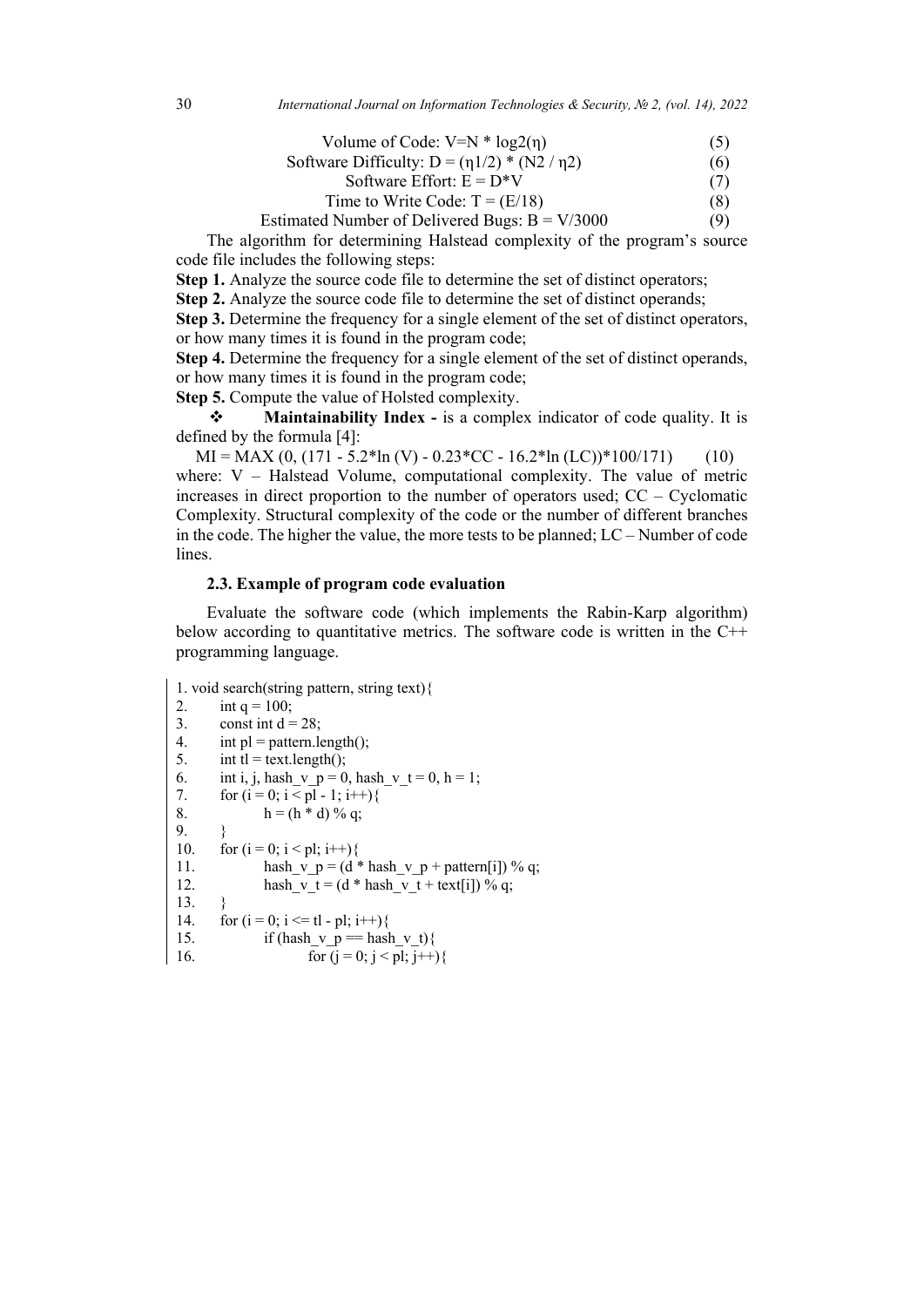| 17. | if $(text[i + j] != pattern[j])$                              |
|-----|---------------------------------------------------------------|
| 18. | break;                                                        |
| 19. |                                                               |
| 20. |                                                               |
| 21. | if $(i == pl)$                                                |
| 22. | cout $<<$ "Find index: " $<<$ i $<<$ endl;                    |
| 23. |                                                               |
| 24. | if $(i < t l - pl)$                                           |
| 25. | hash v $t = (d*(hash_v_t - text[i] * h) + text[i + pl]) % q;$ |
| 26. | if (hash v $t < 0$ )                                          |
| 27. | hash v $t =$ hash v $t + q$ ;                                 |
| 28. |                                                               |
| 29. |                                                               |
| 30. |                                                               |

To measure the complexity of cyclomatic, build an oriented graph for a given program code. The oriented graph is represented in Fig.1 below:



*Fig. 1. Control flow graph*

According to the given oriented graph Cyclomatic complexity=13. Identify the operators, operands, and their frequencies in the given software code to determine the Halstead complexity measures (Table 1).

Program vocabulary - 26+16=42 Program length - 98+84=182 Calculated estimated program length -  $26*log2(26) + 16*log2(16) = 186.2114$ Volume of Code - 182\*log2(42)=981.4018 Software Difficulty - (26/2)\*(84/16)=68.25 Software Effort - 8.25\*981.4018= 66980.67 Time to Write Code - 66980.67/18=3721.148 Estimated Number of Delivered Bugs - 981.4018/3000=0.327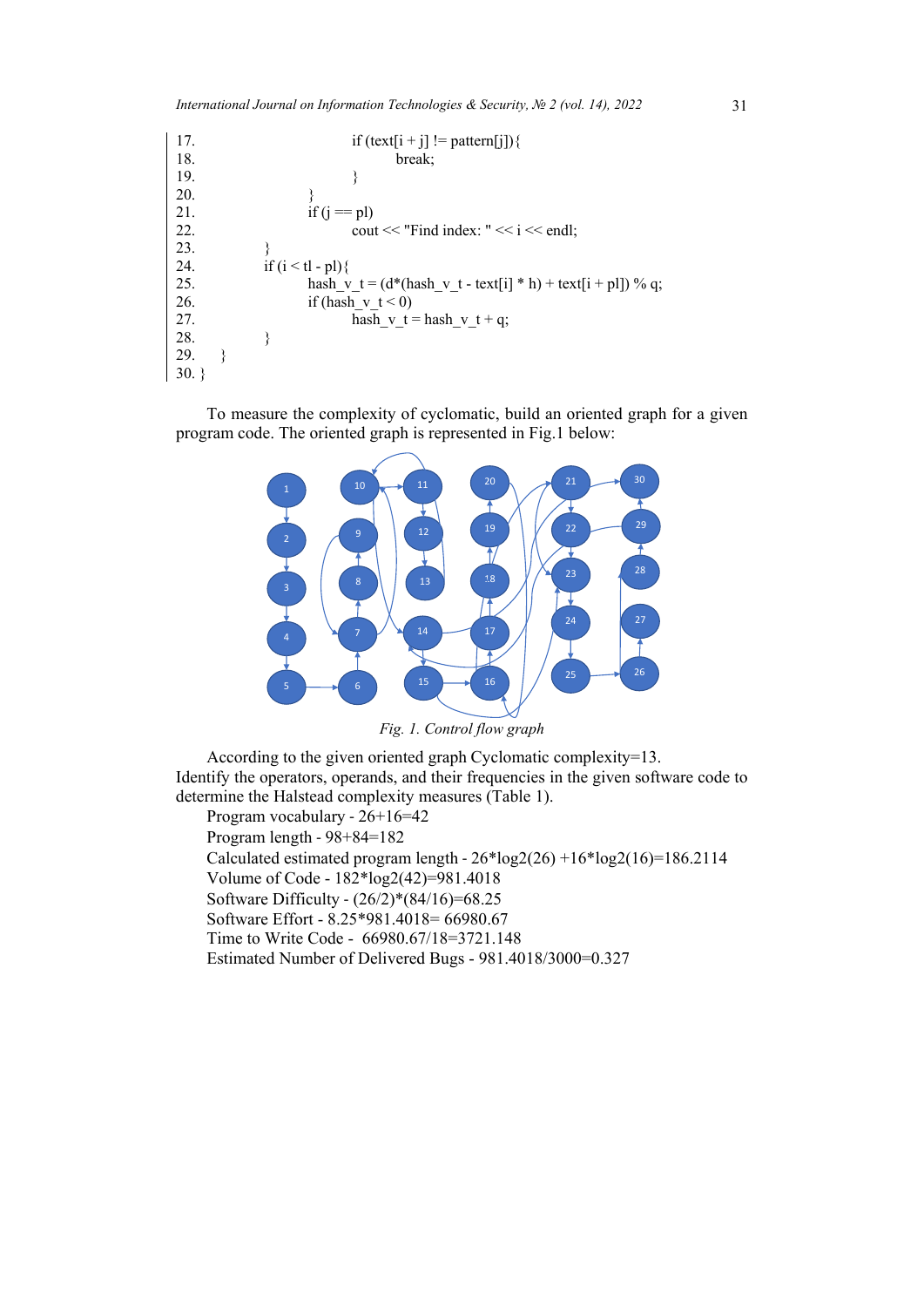| <b>Operators</b>     | Frequency      | <b>Operators</b> | Frequency      | <b>Operands</b> | Frequency      |
|----------------------|----------------|------------------|----------------|-----------------|----------------|
| Void                 |                |                  | 6              | search          |                |
| <b>String</b>        | $\overline{2}$ | ∤}               | 8              | pattern         | $\overline{4}$ |
| $\cdot$              | 5              | $\mathrel{<=}$   | 1              | text            | 6              |
|                      | 14             | $==$             | $\overline{2}$ | a               | 6              |
| Int                  | 5              | If               | 5              | 100             |                |
| $=$                  | $\overline{2}$ | $l =$            |                | pl              | 8              |
| const                |                | break            |                | t               | $\overline{3}$ |
| $\overline{ }$       | 12             | Cout             |                | 1               | 16             |
| length               | $\overline{2}$ | $<<$             | $\overline{2}$ |                 | 7              |
| $\ddot{\phantom{0}}$ | $\overline{2}$ | Endl             |                | hash v p        | $\overline{4}$ |
| $\,<$                | 5              |                  |                | hash v t        | 9              |
|                      | 4              |                  |                | h               | 4              |
| $^{++}$              | 4              |                  |                | $\theta$        | 7              |
| For                  | 4              |                  |                | 28              |                |
| $\ast$               | 5              |                  |                |                 | $\overline{2}$ |
| $\frac{0}{0}$        | 3              |                  |                | d               | 5              |
|                      |                | $\eta$ 1=26      | $N1 = 98$      | $n2=16$         | $N2 = 84$      |

|  | Table 1 Operators and operands |  |
|--|--------------------------------|--|
|--|--------------------------------|--|

Once we have defined the number of the code lines, cyclomatic complexity and Halstead complexity measures, we can calculate the maintainability index:

 $MI = MAX(0, (171 - 5.2 * 6.889 - 0.23 * 13 - 16.2 * 3.401)) * 100 / 171) = 45.$ 

The values of the evaluation measures for a given program code are given in the Table 2.

|                |                                           | Table 2. Evaluation results |
|----------------|-------------------------------------------|-----------------------------|
| #              | <b>Measure</b>                            | Value                       |
|                | number of the code lines                  | 30                          |
| $\overline{2}$ | Cyclomatic complexity                     | 13                          |
| 3              | Program vocabulary                        | 42                          |
| 4              | Program length                            | 182                         |
| 5              | Calculated estimated program length       | 186.2114                    |
| 6              | Volume of Code                            | 981.4018                    |
| 7              | Software Difficulty                       | 68.25                       |
| 8              | Software Effort                           | 66980.67                    |
| 9              | Time to Write Code                        | 3721.148                    |
| 10             | <b>Estimated Number of Delivered Bugs</b> | 0.327                       |
|                | maintainability index                     | 45                          |

### **3. SOFTWARE**

The software presented in the paper was developed as a desktop application on the .NET platform, with a simple and flexible user interface. The software implemented using object-oriented programming paradigm. The program has a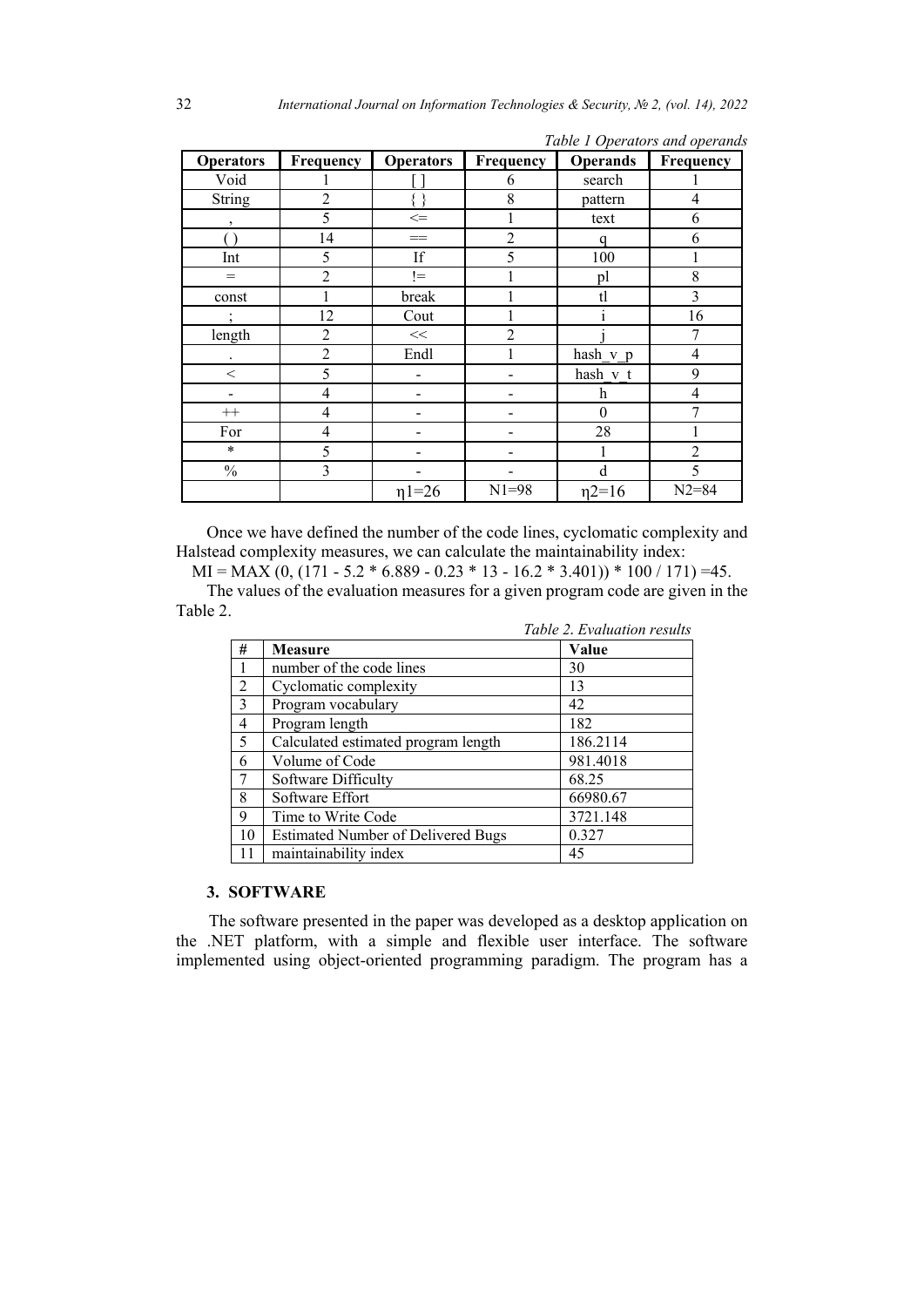database-based structure. The software database developed on a MYSQL database server. The main functionality of the program includes the following: Manage source code files(add, edit and delete); Source code file analysis to determine the number of lines of code, cyclomatic complexity, Halstead complexity measures and maintainability Index; ranking the source code files for the best selection.

The program flowchart is shown in Fig. 2 below:



The program allows us to input and store the source code files for which we want to assess the quality of the code (Fig. 3).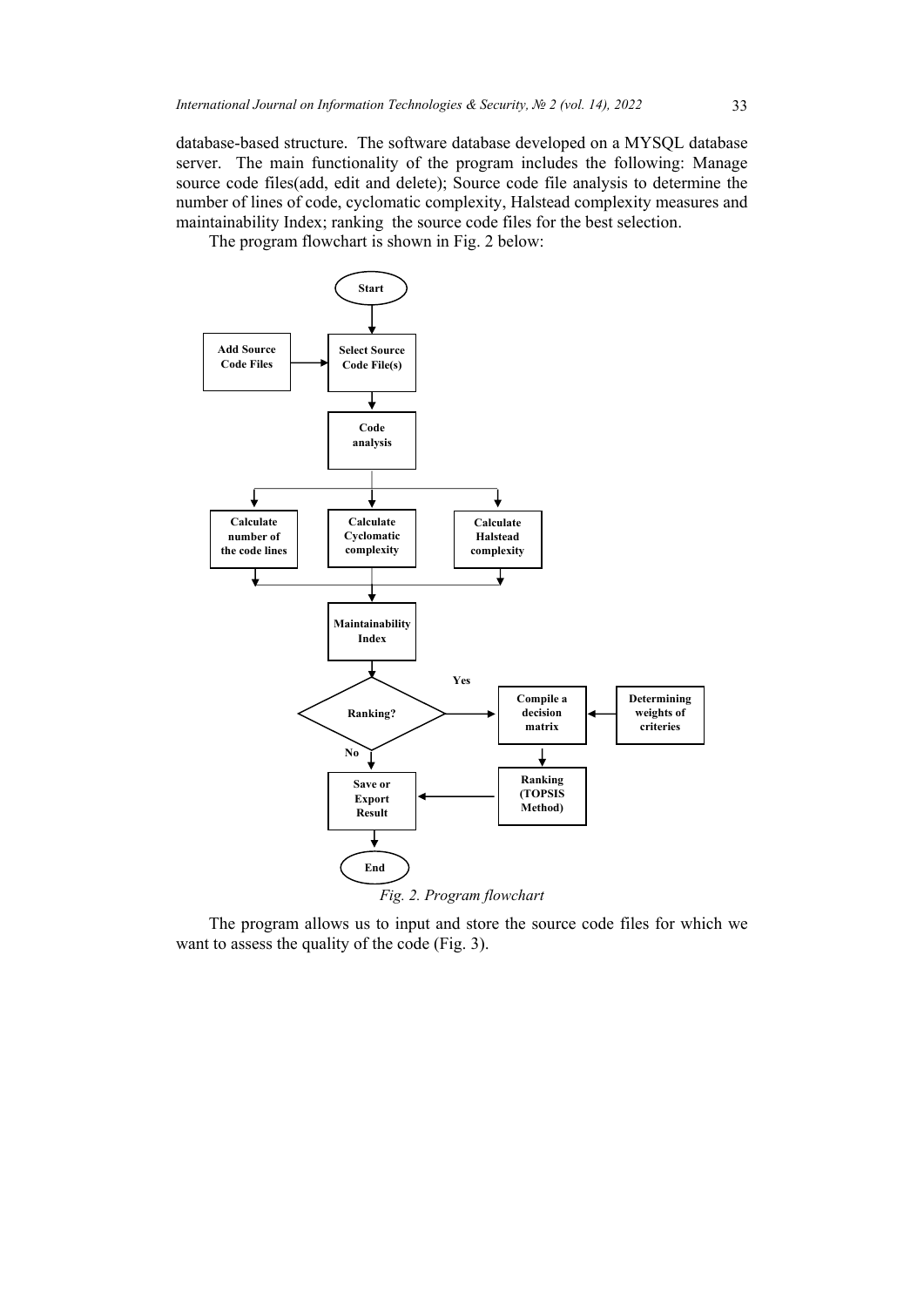| Add Source Code          |              |
|--------------------------|--------------|
| Language of Source Code: |              |
| Name of Source Code:     |              |
| Source Code File:        | <b>Brows</b> |
|                          | Save         |

*Fig. 3. Add Source Code*

The image below shows (Fig. 4) the program window, which contains the source code files included in the program. To assess the quality of code for a specific code file, you need to select the appropriate file and click the "Measurements" button on the toolbar.

|                          |                  | <b>ILE SOFTWARE CODE QUALITY ASSESSMENT</b> |              |                     |                         |        |      | □             | × |
|--------------------------|------------------|---------------------------------------------|--------------|---------------------|-------------------------|--------|------|---------------|---|
| <b>File</b>              |                  | Edit Help About                             |              |                     |                         |        |      |               |   |
|                          |                  | AddSourceCode Measurements in Decision      |              |                     |                         |        |      |               |   |
|                          | ID               | Name of Source Code                         |              | Pmaramming Language | Source Code File        | Select | Edit | Delete        |   |
| $\overline{\mathscr{S}}$ |                  | Source Code 1                               | Measurements | $C++$               | Source 1.cpp            | ☑      | Edit | Delete        |   |
|                          | 2                | Source Code 2                               |              | $C++$               | Source <sub>2.cpp</sub> | П      | Edit | <b>Delete</b> |   |
|                          | 3                | Source Code 3                               |              | $C++$               | Source3.cpp             | П      | Edit | <b>Delete</b> |   |
|                          | 4                | Source Code 4                               |              | C#                  | Source4.cs              | П      | Edit | Delete        |   |
|                          | 5                | Source Code 5                               |              | C#                  | Source5.cs              | П      | Edit | Delete        |   |
|                          | 6                | Source Code 6                               |              | Java                | Source6.java            | П      | Edit | <b>Delete</b> |   |
|                          | 7                | Source Code 7                               |              | $C++$               | Source 7.cpp            | П      | Edit | Delete        |   |
|                          | 8                | Source Code 8                               |              | $C++$               | Source8.cpp             | П      | Edit | <b>Delete</b> |   |
|                          | 9                | Source Code 9                               |              | C#                  | Source9.cs              | П      | Edit | Delete        |   |
|                          | 10 <sup>10</sup> | Source Code 10                              |              | C#                  | Source 10.cs            | П      | Edit | <b>Delete</b> |   |
| ŵ                        |                  |                                             |              |                     |                         | П      |      |               |   |
|                          |                  |                                             |              |                     |                         |        |      |               |   |
|                          |                  |                                             |              |                     |                         |        |      |               |   |
|                          |                  |                                             |              |                     |                         |        |      |               |   |
|                          |                  |                                             |              |                     |                         |        |      |               |   |
|                          |                  |                                             |              |                     |                         |        |      |               |   |

*Fig. 4. Main Form*

Clicking the "Measurements" button brings up a new window with quantitative indicators for assessing the quality of the selected file code (Fig. 5).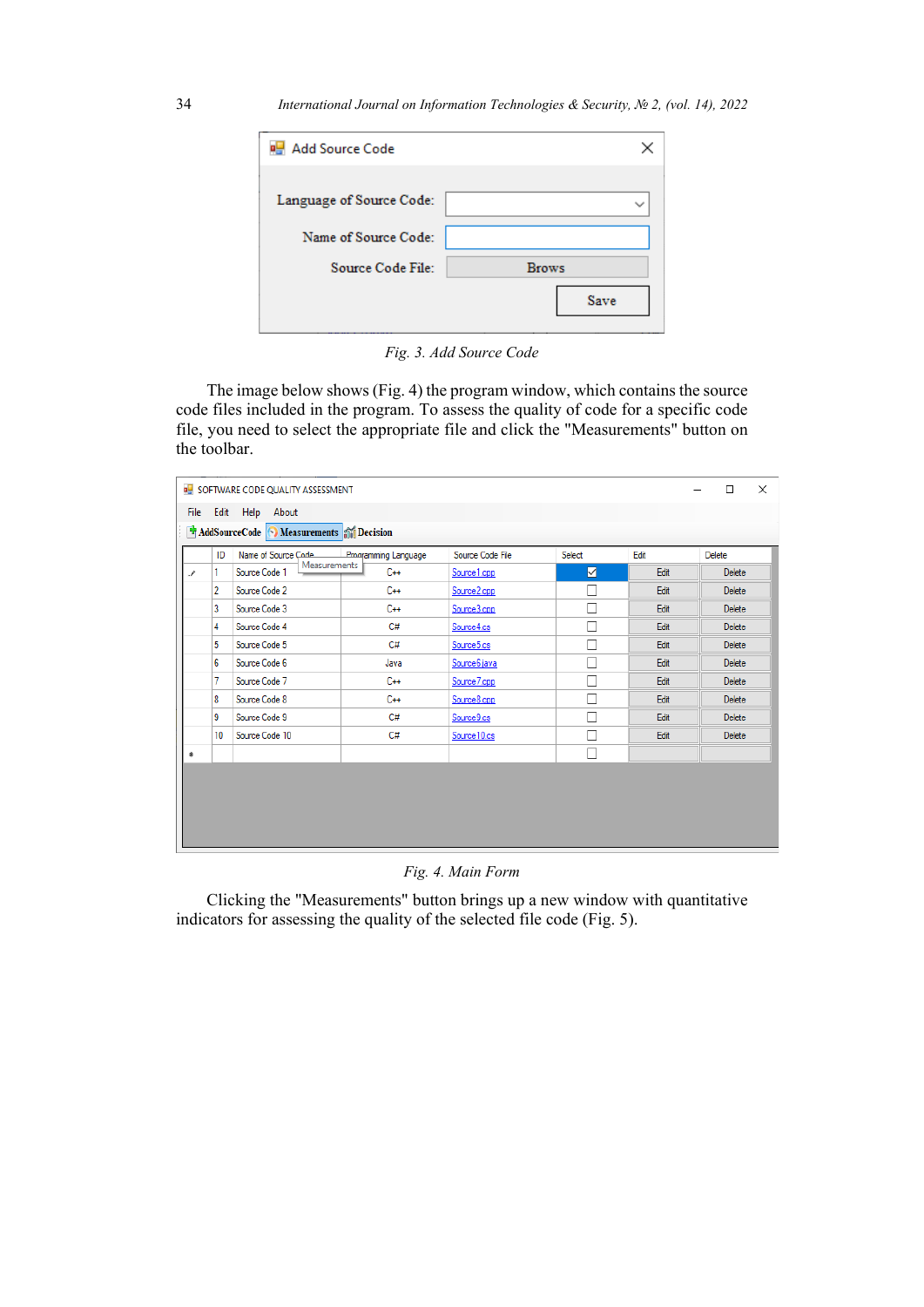|    | Save Measure   Source Code 1   Language: C++ |               |  |
|----|----------------------------------------------|---------------|--|
| ₩  | Measure                                      | <b>Values</b> |  |
|    | Lines of Code                                | 21.00         |  |
| 2  | <b>Cyclomatic Complexity</b>                 | 6.00          |  |
| З  | Program Vocabulary                           | 35.00         |  |
| Δ  | Program Length                               | 120.00        |  |
| 5  | <b>Estimated Program Length</b>              | 148 09        |  |
| 6  | Volume of Code                               | 615.51        |  |
| 7  | <b>Program Difficulty</b>                    | 46.90         |  |
| 8  | <b>Program Effort</b>                        | 28873 20      |  |
| ۰  | <b>Time to Write Code</b>                    | 1604 06       |  |
| 10 | <b>Estimated Number of Delivered Bugs</b>    | 0.20          |  |
| 11 | Maintainability Index                        | 50.00         |  |
|    |                                              |               |  |
|    |                                              |               |  |

*Fig. 5. Metric Measurements*

In case we have several programs for solving one task and we want to select the best program code according to the quality indicators, first it is necessary to upload these files to the program, then mark and click the "Ranking" button on the toolbar (Fig. 6). In our case such files are: the Source Code 1, Source Code 2 and Source Code 3, which are written in the programming language  $C + \frac{1}{2}$ , and they implement different versions of binary search in the array.

| Edit Help About<br>AddSourceCode ( Measurements in Decision |                             |                          |              |      |        |
|-------------------------------------------------------------|-----------------------------|--------------------------|--------------|------|--------|
|                                                             |                             |                          |              |      |        |
|                                                             |                             |                          |              |      |        |
| Name of Source Code<br>ID                                   | Program<br>lage<br>Decision | Source Code File         | Select       | Edit | Delete |
| Source Code 1                                               | $C++$                       | Source 1.cpp             | ☑            | Edit | Delete |
| Source Code 2                                               | $C++$                       | Source <sub>2.cpp</sub>  | $\checkmark$ | Edit | Delete |
| Source Code 3                                               | $C++$                       | Source 3.cpp             | ☑            | Edit | Delete |
| Source Code 4                                               | C#                          | Source4.cs               |              | Edit | Delete |
| Source Code 5                                               | C#                          | Source <sub>5.cs</sub>   | г            | Edit | Delete |
| Source Code 6                                               | Java                        | Source <sub>6.java</sub> |              | Edit | Delete |
| Source Code 7                                               | $C++$                       | Source 7.cpp             |              | Edit | Delete |
| Source Code 8                                               | $C++$                       | Source8.cpp              | L.           | Edit | Delete |
| Source Code 9                                               | C#                          | Source9.cs               |              | Edit | Delete |
| Source Code 10                                              | C#                          | Source 10.cs             | L            | Edit | Delete |
|                                                             |                             |                          | г            |      |        |
|                                                             |                             |                          |              |      |        |
|                                                             |                             |                          |              |      |        |
|                                                             |                             |                          |              |      |        |
|                                                             |                             |                          |              |      |        |
|                                                             |                             |                          |              |      |        |

*Fig. 6. Ranking*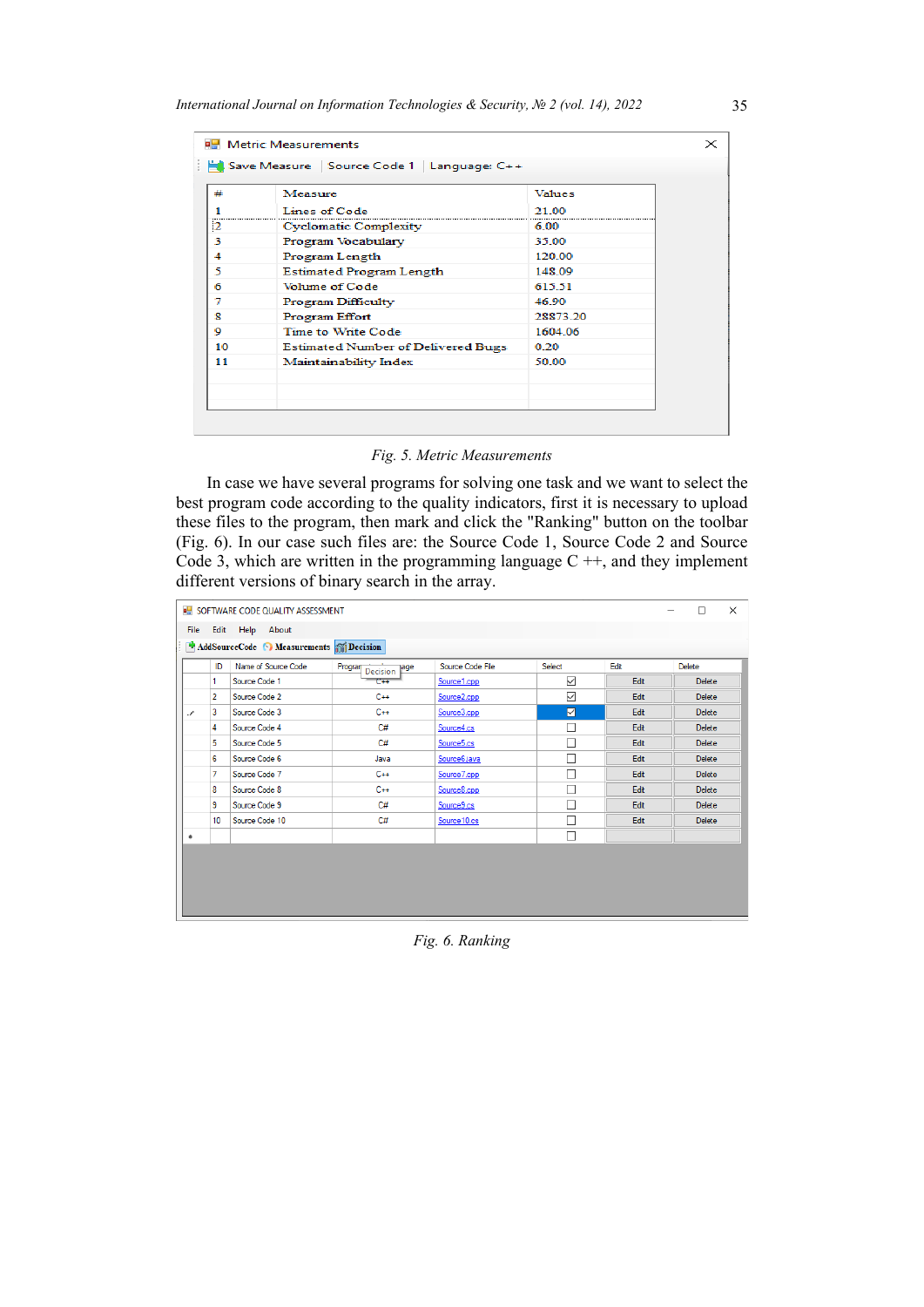Clicking the "Decision" button brings up a window representing the resolution matrix (Fig. 7). For the assessment criteria by the implication principle, there have been defined the equal weights, which can be changed, if necessary, given that their sum must be equal to one. In the window that appears, we need to define the type of separate assessment criterion: Benefit or Cost.

| <b>Decision</b> |                  |              |             |                                           |               |               |               | X |
|-----------------|------------------|--------------|-------------|-------------------------------------------|---------------|---------------|---------------|---|
|                 | ail Ranking Save |              |             |                                           |               |               |               |   |
|                 |                  |              | Weight      | Criteries                                 | Source Code 1 | Source Code 2 | Source Code 3 |   |
|                 | Cost Criteria    | $\checkmark$ | 0.09        | Line of Code                              | 21.00         | 34.00         | 30.00         |   |
|                 | Cost Criteria    | $\checkmark$ | 0.09        | <b>Cyclomatic Complexity</b>              | 6.00          | 10.00         | 9.00          |   |
|                 | Cost Criteria    | $\checkmark$ | 0.09        | Program Vocabulary                        | 35.00         | 36.00         | 39.00         |   |
|                 | Cost Criteria    |              | $\vee$ 0.09 | Program Length                            | 120.00        | 221.00        | 208.00        |   |
|                 | Cost Criteria    |              | $\vee$ 0.09 | Estimated Program Length                  | 148.09        | 153.05        | 168.64        |   |
|                 | Cost Criteria    | $\checkmark$ | 0.09        | <b>Volume of Code</b>                     | 615.51        | 1142.55       | 1099.36       |   |
|                 | Cost Criteria    | $\checkmark$ | 0.09        | Program Difficulty                        | 46.90         | 85.00         | 62.40         |   |
|                 | Cost Criteria    | $\checkmark$ | 0.09        | Program Effort                            | 28873.20      | 97117.04      | 68600.29      |   |
|                 | Cost Criteria    | $\checkmark$ | 0.09        | Time to Write Code(Second)                | 1604.06       | 5395.39       | 3811.12       |   |
|                 | Cost Criteria    |              | $\vee$ 0.09 | <b>Estimated Number of Delivered Bugs</b> | 0.20          | 0.38          | 0.36          |   |
|                 | Benefit Criteria |              | $\vee$ 0.09 | Maintainability Index                     | 50.00         | 44.00         | 49.00         |   |
| ۰               |                  | $\checkmark$ |             |                                           |               |               |               |   |
|                 |                  |              |             |                                           |               |               |               |   |
|                 |                  |              |             |                                           |               |               |               |   |
|                 |                  |              |             |                                           |               |               |               |   |

*Fig. 7. Decision Matrix*

By clicking the "Ranking" button on the toolbar(Fig. 8), we can rank the alternatives using the TOPSIS method and get a ranked list of alternatives.

| # | Source Code Name | Rank |  |
|---|------------------|------|--|
| 1 | Source Code 1    |      |  |
| 2 | Source Code 3    | 2    |  |
| 3 | Source Code 2    | 3    |  |
|   |                  |      |  |
|   |                  |      |  |

*Fig. 8. Ranking result*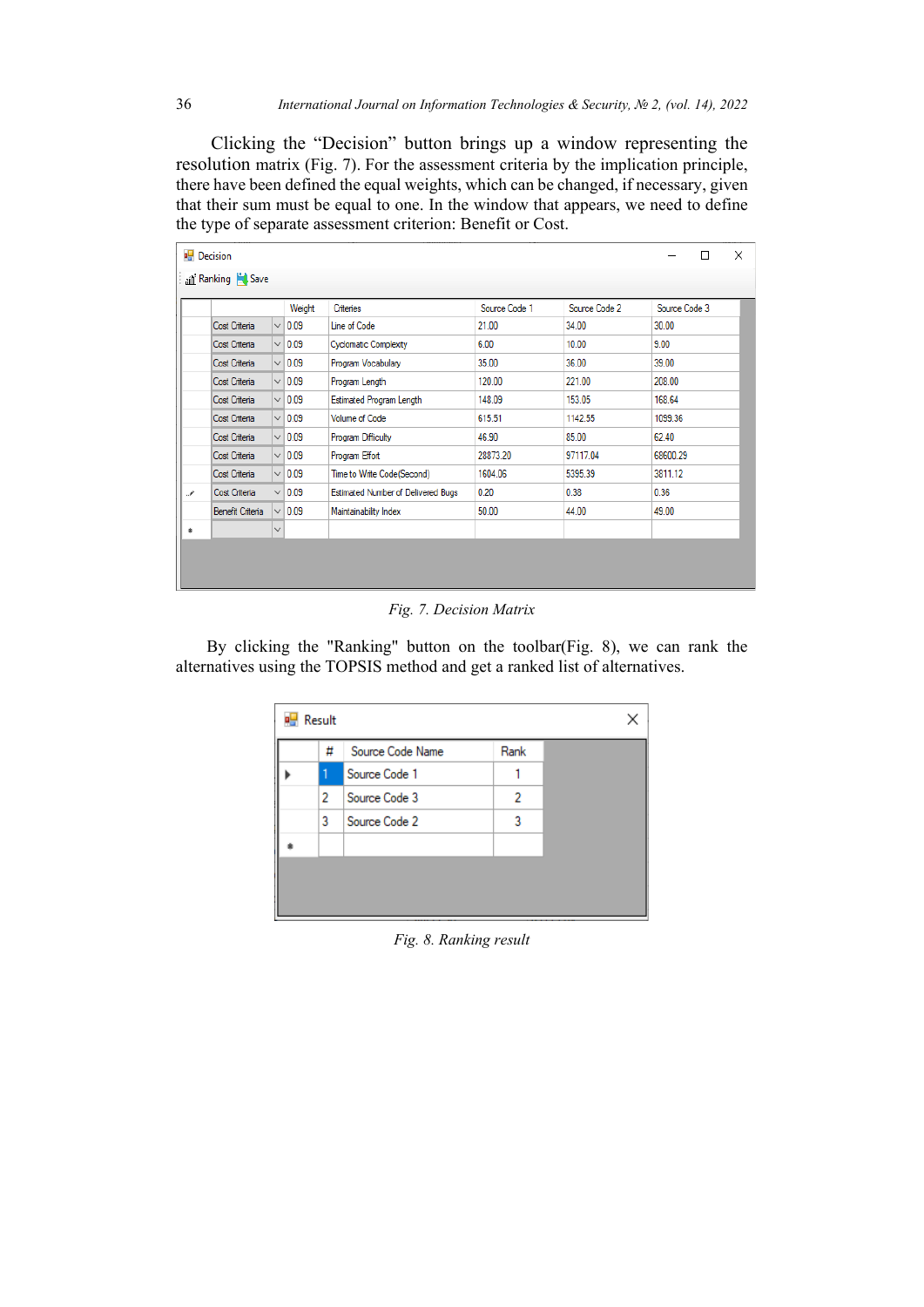### **4. CONCLUSION**

As result of the research presented in the paper, the program quality evaluation software has been developed, which is a tool that can be used to assess the quality of the software code written in C,  $C + \frac{1}{2}C \neq$  and Java programming languages, as well as rank the program source code files based on quality indicators. This tool will help us to analyze the quality of the program code and improve it. The presented program works at the level of the program source code file, it is planned that the program will be updated and it will work at the program project level.

#### **REFERENCES**

[1] G. Daniel. *Software quality: concepts and practice*. ISBN: 978-1-119-13449- 7, John Wiley & Sons, 2018(720 p).

[2] S. Dalla Palma, D. Nucci, D. Palomba, F. & Tamburri, D. A. Toward a catalog of software quality metrics for infrastructure code. *Journal of Systems and Software*, ISSN: 110726, Vol.70, 2018, pp. 8,<https://doi.org/10.1016/j.jss.2020.110726>

[3] K. Gill, C. Kemerer. Cyclomatic complexity density and software maintenance productivity. *IEEE transactions on software engineering.* Vol.17, No.12, 1991,pp. 1284-1288.

[4] G. Chogovadze, G. Surguladze, M. Gulitashvili and S. Dolidze, *Software application quality management: testing and optimization*. ISBN 978-9941-8-0629- 2, Georgian Technical University, Georgia 2020 (pp. 366).

[5]Kan, Stephen H. *Metrics and models in software quality engineering*. ISBN: 0- 201-72915-6, Addison-Wesley Professional, 2003 (250 p.).

[6] Yu, Sheng, and Shijie Zhou. A survey on metric of software complexity. In 2010 *2nd IEEE International conference on information management and engineering*. 2010, pp. 352-356.

[7] I. Basheleishvili. Developing the expert decision-making algorithm using the methods of multi-criteria analysis. *Cybernetics and Information Technologies*, Vol.20, 2020, pp. 22-29, DOI: 10.2478/cait-2020-0013

[8] I. Basheleishvili, A. Bardavelidze. Designing the Decision-Making Support System for the Assessment and Selection of the University's Academic Staff. *International Journal on Information Technologies & Security*, Vol.11, No.2, 2019, pp. 51-58.

[9] G. Fraser, J.Rojas. *Software testing. In Handbook of Software Engineering*. Springer Nature Switzerland, 2019 (p. 123–192), DOI: 10.1007/978-3-030-00262-6\_4

[10] Savchenko, Dmitrii, Timo Hynninen, Ossi Taipale, Kari Smolander, and Jussi Kasurinen. Early warning system for software quality issues using maintenance